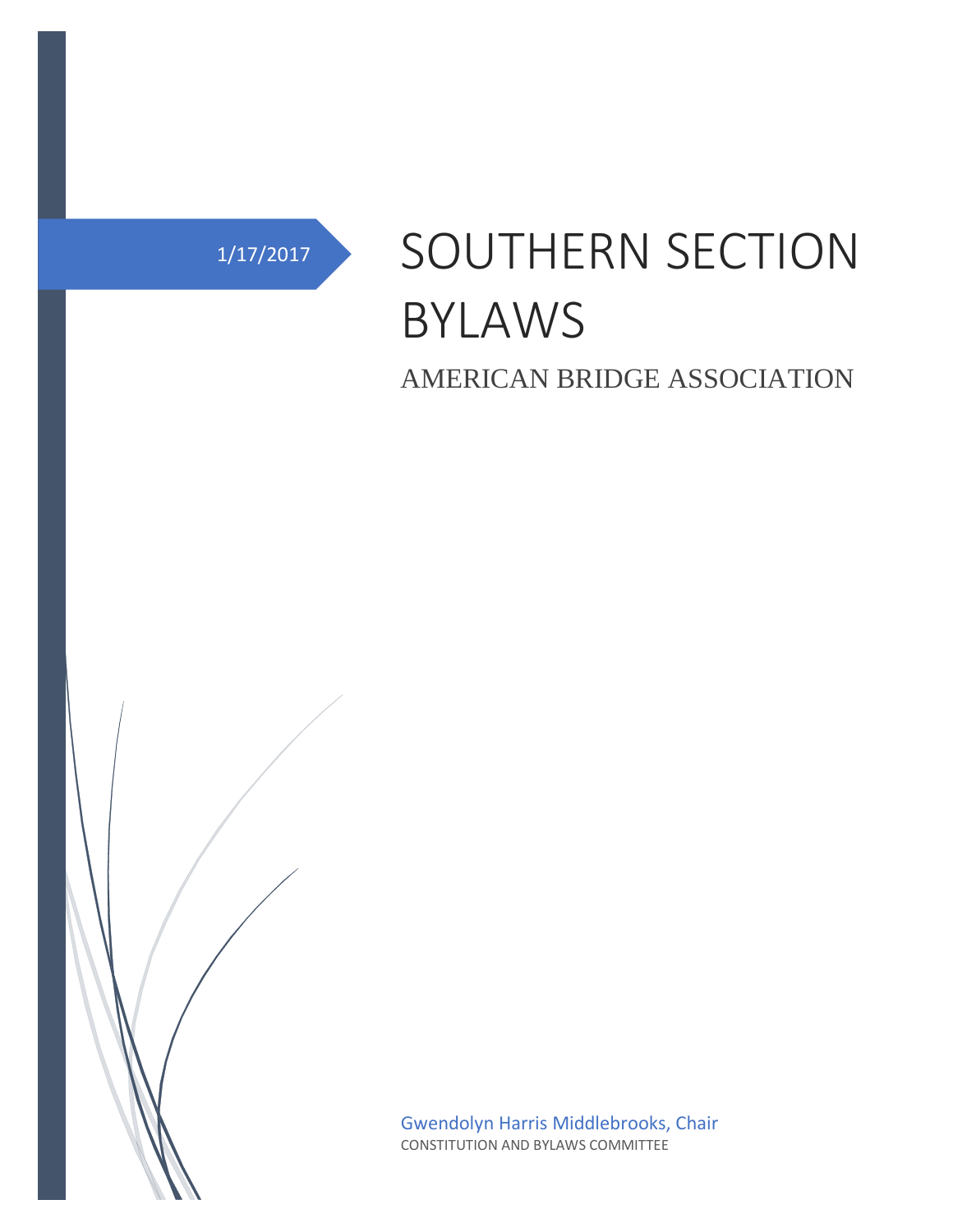#### **NAME OF ORGANIZATION**

The name of this organization is and shall be the *Southern Section* (Hereinafter referred to as the Section).

#### **SECTION 1 THE SECTION**

1.1 Is a geographic and administrative subdivision of the American Bridge Association, Inc. (Hereinafter referred to as the ABA)

1.2 Encompasses all individual Clubs and Units in a defined area of the United States that includes the following states: Alabama, Florida, Georgia, Mississippi, and Tennessee

1.3 The Section Officers and the Section Committee govern the Section between membership meetings.

#### **SECTION 2 MEMBERSHIP RIGHTS AND OBLIGATIONS**

2.1 Each individual member or group within the Section shall have all rights, privileges and obligations authorized in this document and in the Bylaws of the American Bridge Association, Inc

2.2 Unless otherwise prohibited or restricted, each individual member may compete in authorized duplicate bridge games, attend meetings, vote, hold office and participate in operations and programs at all levels of the Section.

2.3 Clubs and Units shall sponsor a reasonable number of local and unit duplicate bridge games.

Clubs and Units may host or participate in Section and National Tournaments.

Clubs and Units shall file reports and schedules with the national office of the ABA.

Clubs and Units shall designate an Official Representative or delegate to the Section Committee.

2.4 ( Individual Clubs and Units shall maintain their financial Obligations, and support programs and policies of the Section and the ABA.

#### **SECTION 3 OFFICERS AND DUTIES**

The Section Officers shall be Vice President, Section Secretary, Section Treasurer.

3.1 **THE SECTION VICE-PRESIDENT** is the head of the Section, the Chair of the Section Committee, and shall be required to develop and promote duplicate bridge in the Section.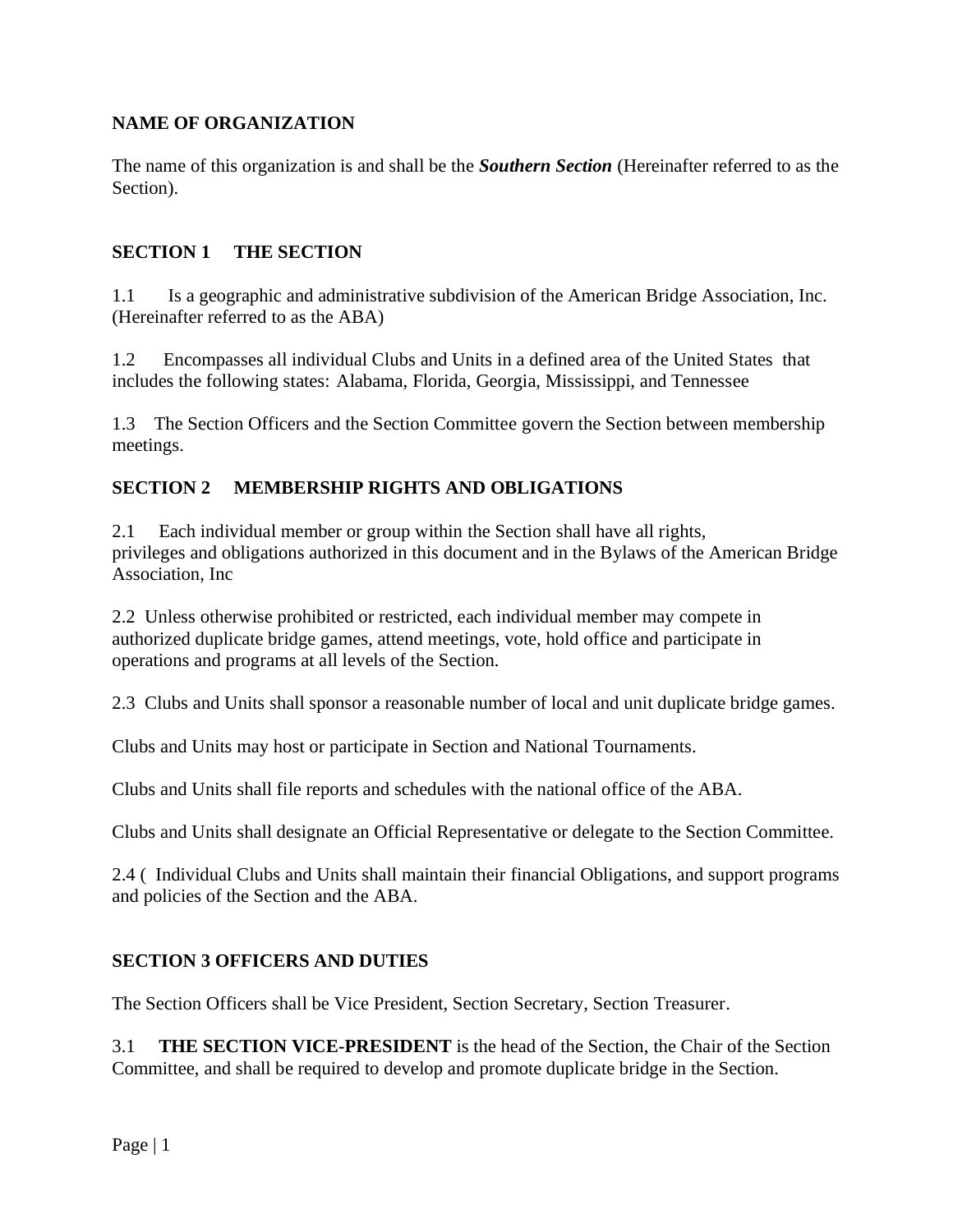3.1.1 Shall preside at both Membership and Section Committee Meetings.

3.1.2 Shall coordinate duplicate contract bridge under the auspices of the ABA in a defined geographical area of the United States.

3.1.3 Shall be an Ex-Officio member of all Section Committees except the Election Committee and the Nominations Committee.

3.1.4 Shall appoint members to all ABA standing committees.

3.1.5. Shall appoint chairs of Section Standing Committees and publish names of all appointees prior to December 31st of the year immediately preceding assumption of office.

3.1.6 Shall prepare at least one written report for distribution and presentation at every membership meeting.

3.1.7 Shall authorize expenditures and reimbursements and be one of the signatories to all checks, sanctions and contracts.

3.1.8 Sha1l assist in resolutions or mediation of problems related to duplicate Bridge.

3.1.9 Shall ascertain that Clubs' and Units' Constitutions and/or Bylaws are in accord with provisions of the Section and the ABA.

3.1.10 Shall assist presidents of Southern Section Clubs and Units in carrying out their duties and responsibilities.

3.1.11 Shall, upon recommendation from the Section Committee, endorse the formation of all **Units** 

3.2 **THE SECTION SECRETARY** shall maintain the official records of the membership and the results of all duplicate bridge tournaments.

3.2.1 Shall record and maintain minutes of the Section Committee and all Section membership meetings.

3.2.2 Shall be responsible for all correspondence with ABA officials and other persons in matters relating to the Section as the Vice President and Section Committee may require, including business letters, meeting notices, and action items.

3.2.3 Shall maintain a roster of the Section membership including individuals, clubs, and Units, together with lists of officers and times and locations of membership meetings, duplicate bridge games, and duplicate tournaments.

3.2.4 Shall establish and maintain appropriate files and copies of all correspondence.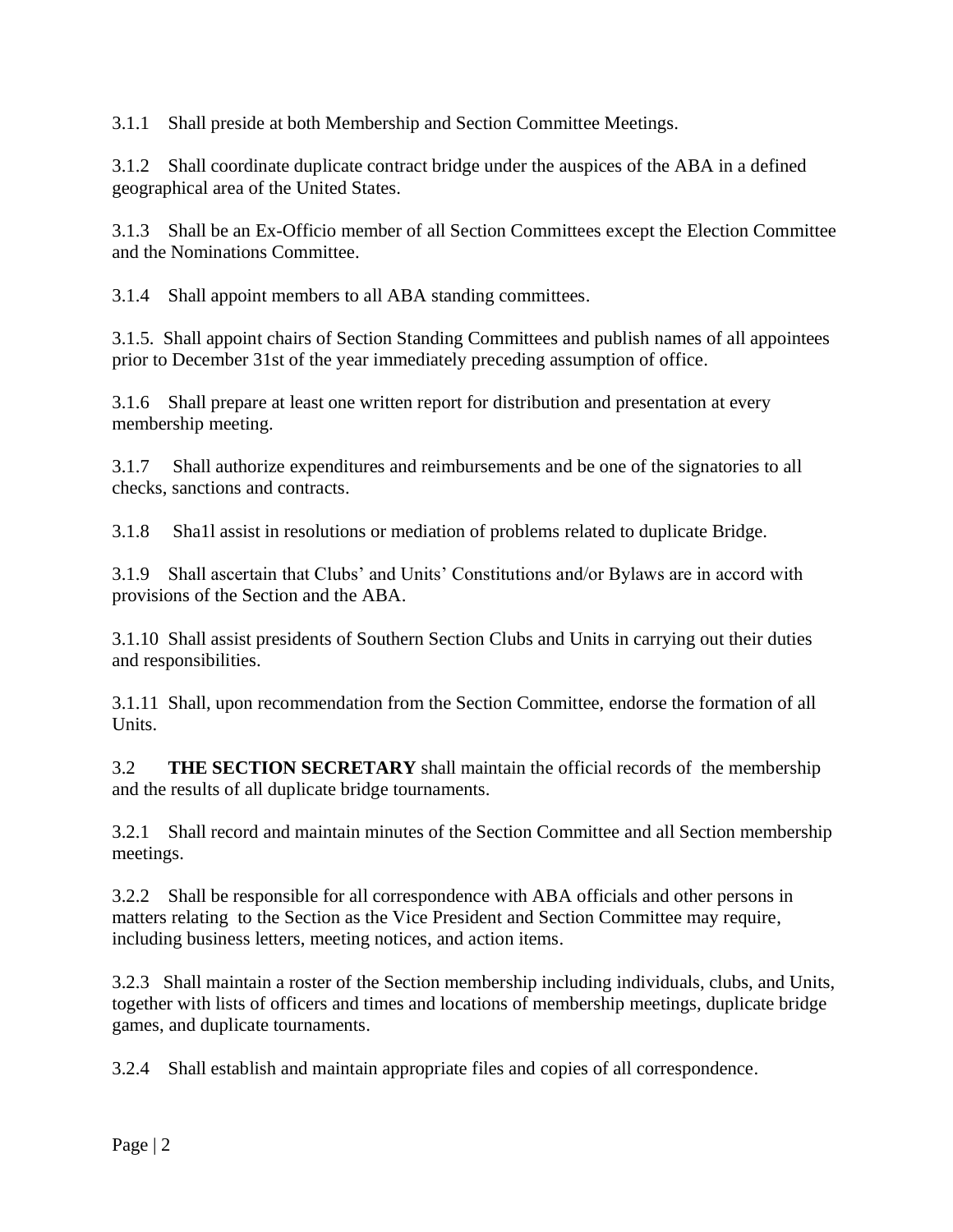3.2.5 Shall receive and verify Section funds from all sources including membership and Section Tournaments.

3.2.6 Shall be an alternate signatory for the Vice President on checks drawn against the funds of the Section.

3.2.7 Shall turn over funds to the Treasurer in a timely manner.

3.3 **THE SECTION TREASURER** shall be the custodian of all Section funds including scrip.

3.3.1 Shall receive (from the Section Secretary), record and deposit income in the appropriate Section bank account(s), issue all receipts and make all approved disbursements.

3.3.2 Shall be a signatory on all checks drawn against funds of the Section.

3.3.3 Shall issue no check except on an order signed by two (2) Section officers.

3.3.4 Shall prepare and submit a detailed and itemized Treasurers' Report to the Section Committee and at every membership meeting of the Section.

## **SECTION 4 THE SECTION COMMITTEE**

**The Section Committee** governs the Section between Section membership meetings and shall meet as often as necessary. The Section Committee shall include the Section Officers (Vice-President, Secretary, Treasurer) and one designated representative/delegate from each club/unit in the Southern Section. In addition to its administrative assignments, it shall:

4.1 Rule on and impose, if necessary, disciplinary action for breach of ethics; in any activity related to duplicate bridge within the Section; or for personal behaviors that reflect negatively on the image or productivity of the Section and/or ABA.

4.2 Assist the Section Vice-President in conducting the business of the Section.

4.3 Assist in establishing the playing fees for the Section.

4.4 Review and authorize payment for expenses incurred by the Section and/or the Section Vice President.

4.5 Make a written report to the clubs/unit(s) in the Section at every Section Membership meeting.

4.6 Review and approve the Section tournament schedules.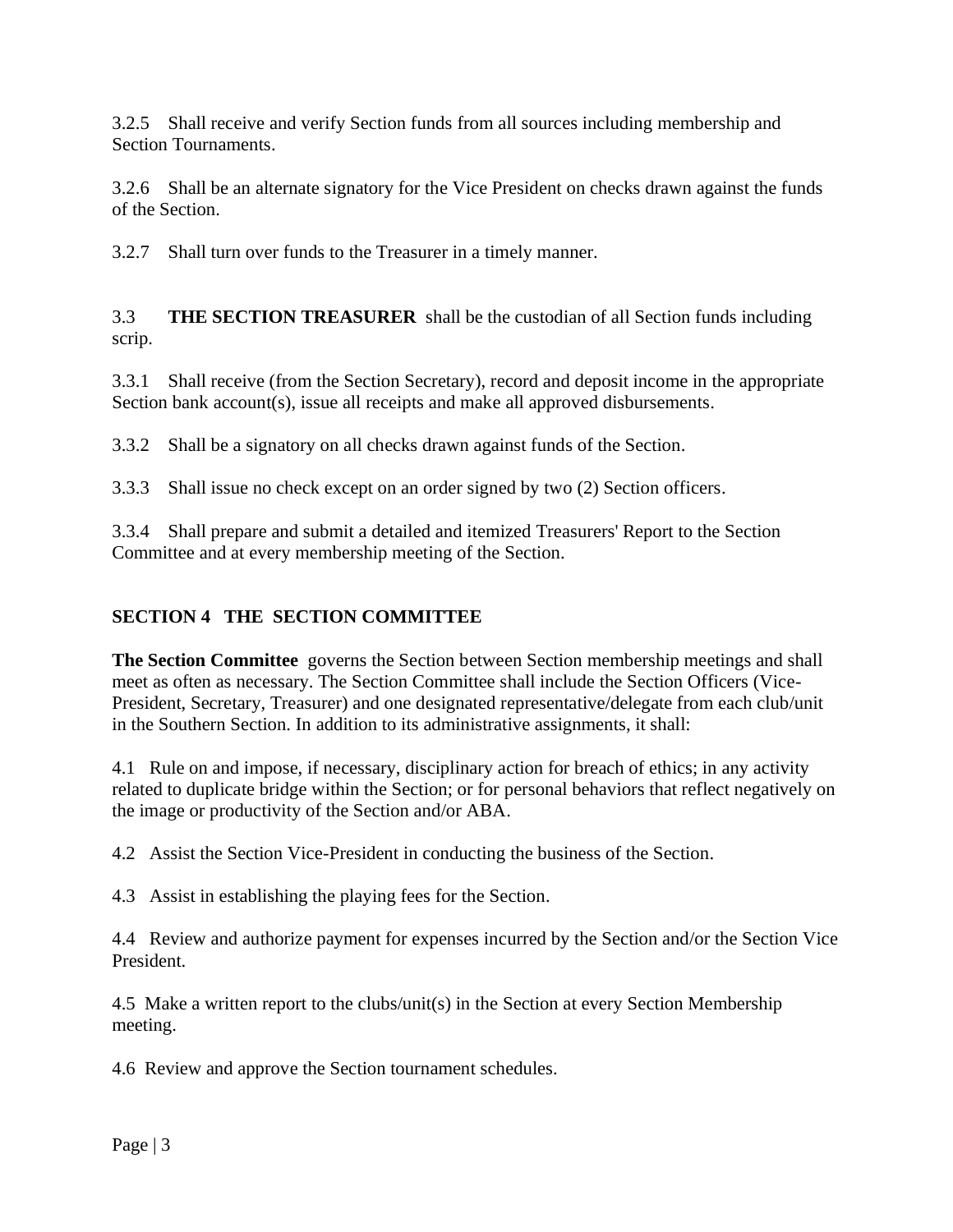## **SECTION 5 MEETING (S)**

5.1 There shall be at least one annual Membership Business Meeting to be held during the Southern Sectional Tournaments.

5.2 There shall be at least two (2) Executive Committee meetings per year. The schedule is to be established in October of each year for the next year, require a notice of thirty (30) days and shall have a specified agenda.

5.3 Special or Call Meetings of the Executive Committee shall have a specified agenda and require a notice of five (5) days unless the reason for the meeting is so urgent as to make the notice requirement impractical.

5.4 A quorum at an Executive Committee Meeting shall be a majority of designated representatives; a quorum at the Membership Meetings shall be ten (10%) percent of the members in attendance in the Sectional Tournament.

5.5 The Order of Business shall be: Call to Order, Written Roll Call, Minutes, Reports, Old Business, New Business, Good of the Order, and Adjourn

## **SECTION 6 STANDING COMMITTEES AND FUNCTIONS**

6.1 **APPEALS COMMITTEE** shall consist of a Chairperson and at least one member from each State in the Section. This committee shall use the National guidelines for its decisions and report such to the Section Committee for action. The Chairperson will represent the Section on the National Appeals Committee.

6.2 **ARCHIVES COMMITTEE** shall consist of a Chairperson and at least one member from each state in the Section . This committee shall maintain and preserve the historical documents and records of the Section; shall be responsible for exhibiting Section archival documents for public review at least once each year at a Section Tournament; shall submit a written report to the Section Committee and shall make a written report at every Section membership meeting.

6.3 **AWARDS COMMITTEE** shall be responsible for selecting and purchasing awards for all Section Tournaments, shall insure that awards are available to be presented at each Section Tournament or mailed to recipients in a timely manner immediately following each Section Tournament; shall submit a written report to the Section Committee and shall make a written report at every Section membership meeting.

6.4 **BRIDGE EDUCATION AND TEACHER CERTIFICATION COMMITTEE** shall be responsible for recruiting and certifying instructors; assisting clubs in providing training materials and recommending additional sanctioned games for training classes; shall submit an annual written report to the Section Committee and shall make a written report at every Section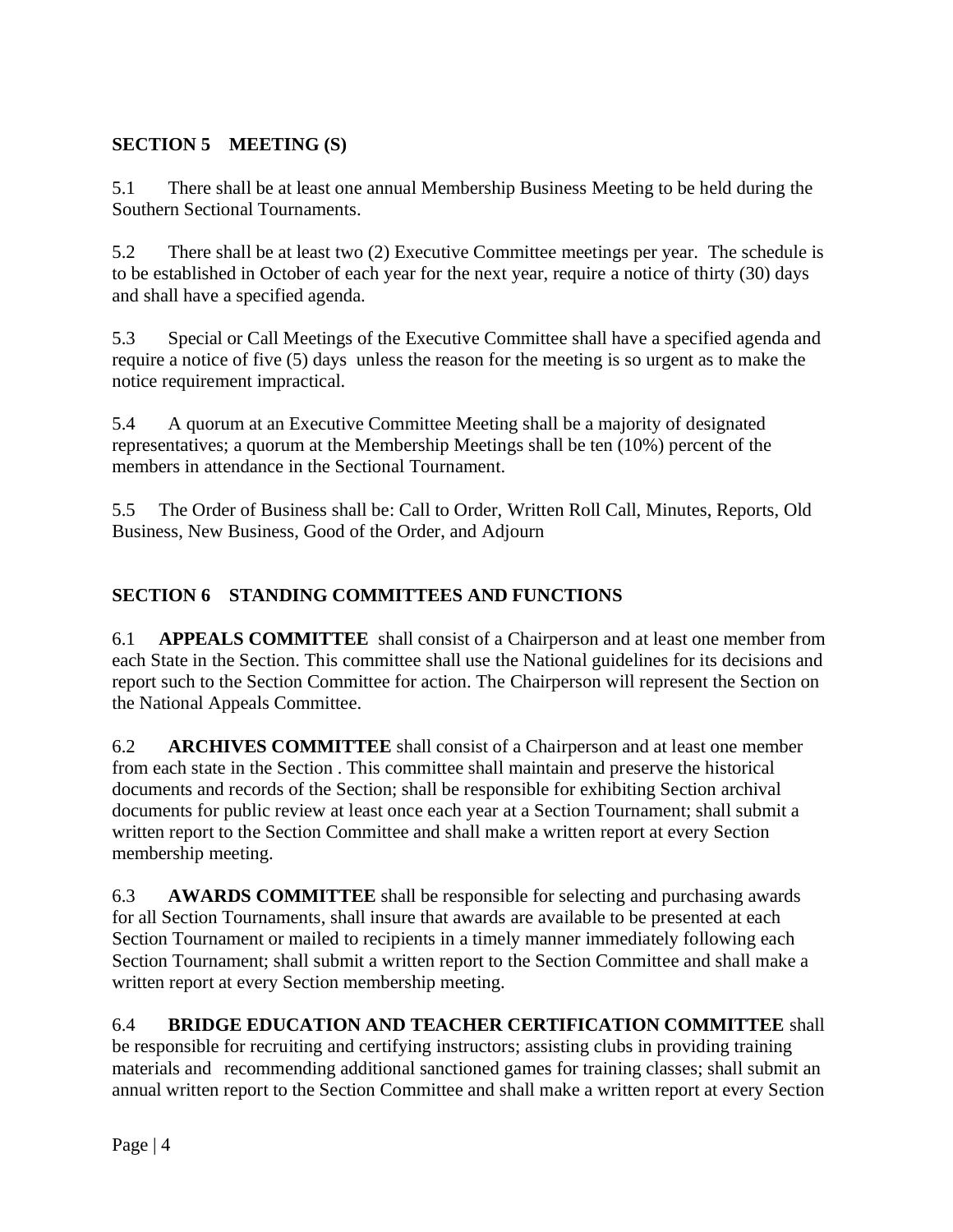membership meeting. The Chairperson shall represent the Section on the National Bridge Education and Teacher Certification Committee.

6.5 **BUDGET AND FINANCE COMMIITEE** shall prepare and submit a budget to the Section Committee prior to the first Section Tournament in the fiscal year; shall complete an audit as requested and submit the results to the Section Committee; and shall make a report at every Section membership meeting. The Section Treasurer shall be a member of this committee.

# 6.6 **COMMUNICATION COMMITTEE**

Shall be responsible for notifying and informing the Section membership Shall use electronic media and tools that include Calling Post, telephone notices, the Section website, and Southern Exposure.

# 6.7 **CONSTITUTION AND BYLAWS COMMITTEE**

Shall consist of at least three (3) Section members and the Section \Parliamentarian who shall serve as Chair. Shall review the Constitution and Bylaws biannually. .Shall receive, prepare, and present proposed amendments to Southern Section Constitution and Bylaws Shall submit recommendations for amendments to the ABA Constitution and Bylaws to the ABA.

6.8 **EDITORIAL COMMITTEE** shall consist of the Editor and the Associate Editor. Shall be responsible for the publication of Section news including publishing the Southern Exposure at least twice each calendar year; shall submit a written report to the Section Committee; and shall make a written report at every Section membership meeting.

6.9 **ELECTION COMMITTEE** shall be appointed by the Section Vice President by the Fall Section meeting at least one year before the election of officers. Shall establish procedures for the election of officers. Shall present the procedures to the general membership for approval at the first Section meeting (January) in the year of the election of officers.

6.10 **MEMBERSHIP AND NEW PLAYERS COMMITTEE** shall be responsible for assisting Clubs in maintaining and increasing their membership; establishing Clubs in geographical areas in the Section; highlighting new players' activities; shall make an annual written report to the Section Committee; shall make a written report at every Section membership meeting, and the Chairperson shall represent the Section on the National Committee,

6.11 **MENTORING COMMITTEE** shall be responsible for working with the National Mentoring Chair in promoting mentors in the Section. Shall make a written annual report to the Section Committee; and shall make a written report at every Section membership meeting,

6.12 **SCHOLARSHIP COMMITTEE** shall be responsible for keeping the Section updated on changes in the National Program, screening applications for document validation, recommending applicants to the Section Committee for Section approval prior to the Summer National Tournament and distributing forms to Clubs and Units. Shall make an annual written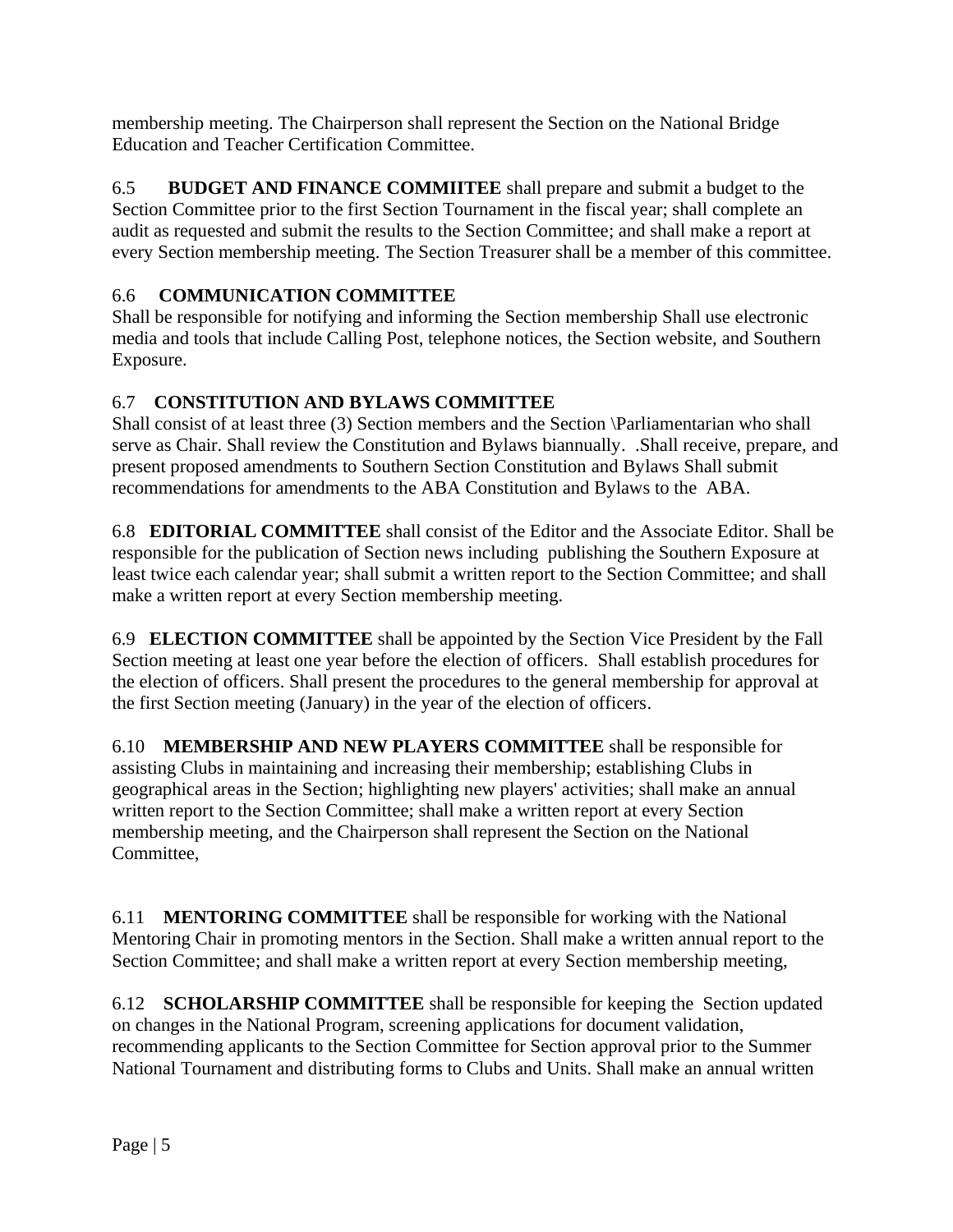report to the Section Committee; and shall make a written report at every Section membership meeting,

6.13 **STAFF DEVELOPMENT AND CERTIFICATION** shall be responsible for recruiting, training, and evaluating directors in the Section; planning and conducting seminars to be held at the Section and/or Grade A Tournaments; recommending the certification and upgrading of Southern Section directors to the National Staff Development Committee: maintaining an accurate and up to-date roster of active certified directors in the Section and annually reporting on the Committee's activities to the Section Committee. The Chairperson shall be a Level 3 or higher Director and shall represent the Section on the National Staff Development and Certification Committee. Shall make a written annual report to

6.14 **TOURNAMENT COMMITTEE** shall include a Chairperson and one representative from each state in the Section. The committee shall be responsible for establishing the tournament schedule no later than November 1<sup>st</sup> of the previous calendar year to include all levels of sanctioned games and submitting it to the Section Committee for approval; selecting a city and Unit/Club to host the two Section tournaments each year. Shall make a written annual report to the Section Committee; and shall make a written report at every Section membership meeting,

6.15 **The Executive Committee** was omitted from this section because it is not a Standing Committee.

## **SECTION 7 ELECTION, VOTING AND VACANCIES**

7.1 Section Officers are elected every two (2) years, according to a process recommended by the Election Committee and approved by the membership, provided no member in good standing is deprived of voting for a candidate of his/her choice.

7.2 Elected officers shall take office on January 1st of the year following their election. Terms of office shall begin January 1st and end December 31 over a two-year period.

7.3 Each officer shall hold office until his/her successor is elected or until he/she is replaced.

7.4 The Section Secretary and Treasurer may serve no more than three consecutive two-year terms. The Vice-President may serve no more than two consecutive two-year terms.

7.5 The Election Committee shall be appointed by the Sectional Vice- President by the first meeting (January) in the year prior to the election of officers. The Election Committee shall establish procedures for the nomination and election of offices. These procedures shall be presented to the general membership at least six (6) months prior to the election. The approved election procedures must be published in either the Southern Exposure or officially distributed by e-mail to members with copies sent to the Sectional Secretary, every club president and unit secretary in the Section for distribution to their members. Once the election procedures have been approved, they cannot be changed until after the election.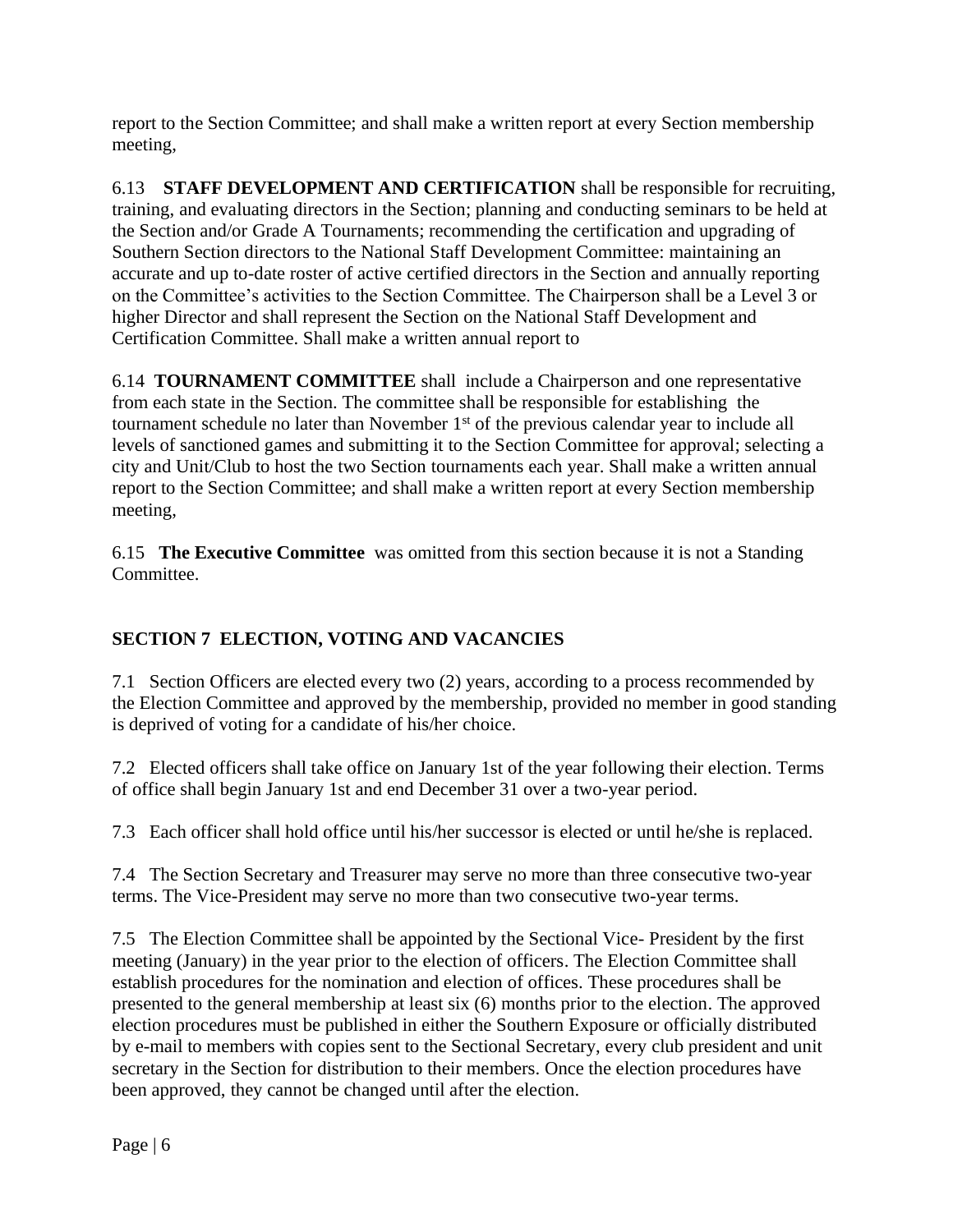7.5.1 The approved election procedures cannot be changed until after the election.

7.5.2 The approved election procedures must be:

7.5.2.1 distributed to the Section Vice President and Secretary, for subsequent distribution to all Section club members, unit members and at-large members,

7.5.2.2 distributed to the president and secretary of every Section club and unit and

7.5.2.3 published in the *Southern Exposure.*

7.5.3 The approved election procedures shall include a process for: Absentee balloting Verification of votes On-Site voting Absentee voting Supervision of voting Counting ballots and announcing results Write-in candidates Assuring secrecy of ballots Identifying the Tellers (vote counters)

7.6 Vacancy in the office of the Sectional Secretary and Treasurer shall be filled by appointment of the Vice-President. Said appointments shall hold until the next scheduled election.

7.7 Vacancy in the office of the Sectional Vice-President sha1l be filled by a two-thirds *(*2/3) vote of the Executive Committee. Said vacancy in the office of the Sectional Vice President must take place at the first Sectional or A-Regional Tournament provided. However, the Sectional Secretary, whose duty it shall be to call, and chair said appointment procedure, shall have given at least a notice of thirty (30) days to the body politic.

## **SECTION 8 THE NOMINATING COMMITTEE**

8.1 The Nominating Committee shall be an Ad Hoc Committee that exists until the end of the voting period. Its' members shall be elected by the Southern Section membership at least ninety (90) days (3 months) prior to the first Section meeting (January) in the year prior to the election of officers.

8.2 The Section Vice President shall have nothing to do with the composition and activity of the Nominating Committee.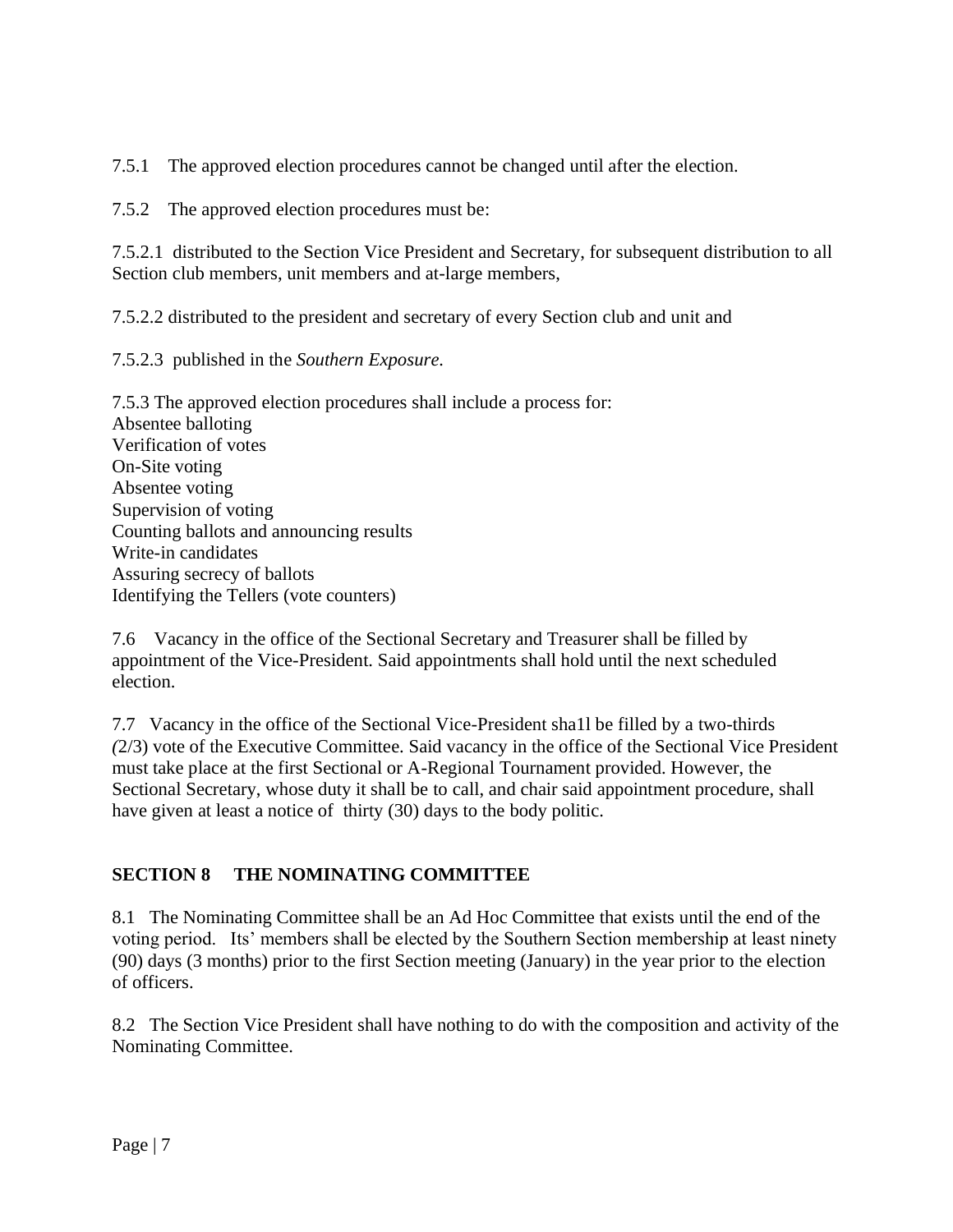8.3 The Nominating Committee shall be comprised of no more than five (5) Section members. Criteria for membership on the Nominating Committee: Must be a member of the Section for at least 5 years, Must be an active participant in governance for at least one year.

8.4 The Nominating Committee shall contact prospective nominees to 0btain their acceptance of nomination and assurance of their willingness to serve if elected.

8.5 The Nominating Committee shall certify the eligibility of the candidates and shall nominate the candidates.

8.6 The Nominating Committee shall submit a report that details the proposed slate of officers to members of the Southern Section during the first Section meeting (January) in the election year and nominations shall be taken from the floor.

8.7 The Nominating Committee may agree upon another nominee for an office if a nominee withdraws from candidacy after acceptance of the Slate of Officers and before voting occurs.

8.8 Vacancy in the office of the Section Secretary and Treasurer shall be filled via appointment by the Section Vice-President. Said appointments shall hold until the next scheduled election.

8.9 Vacancy in the office of the Section Vice-President sha1l be filled by a two-thirds (2/3) vote of the Section Committee. Said vacancy in the Office of the Section Vice-President must be filled at the first Section or A-Regional Tournament (following the vacancy). However, the Section Secretary, whose duty it shall be to chair said appointment procedure, shall give at least a notice of thirty (30) days to the membership (when time permits).

## *SECTION 9 REMOVAL FROM OFFICE AND DISCIPLINARY ACTION*

9.1 An elected Section Officer may be removed for cause by two-third (2/3) vote of the Section Committee following service of written charges to the Section Committee, and review and confirmation of those written charges by the Section Committee. Documentation of such action must be filed with the Executive Board of the American Bridge Association, Inc. The National President or another National Officer shall serve as chairperson of the committee if actions are being taken against the Section Vice-President. The Section Vice President will chair the committee if actions are being taken against other elected Section Officers.

9.2 Refer to the CODE OF DISCIPLINARY REGULATIONS of the ABA for disciplinary actions against Units, Clubs, and Individuals.

## *SECTION 10 RULES OF ORDER*

Insofar as they do not conflict with the provisions of the Section's Bylaws, "Robert's Rules of Order" shall govern the deliberations of the Section.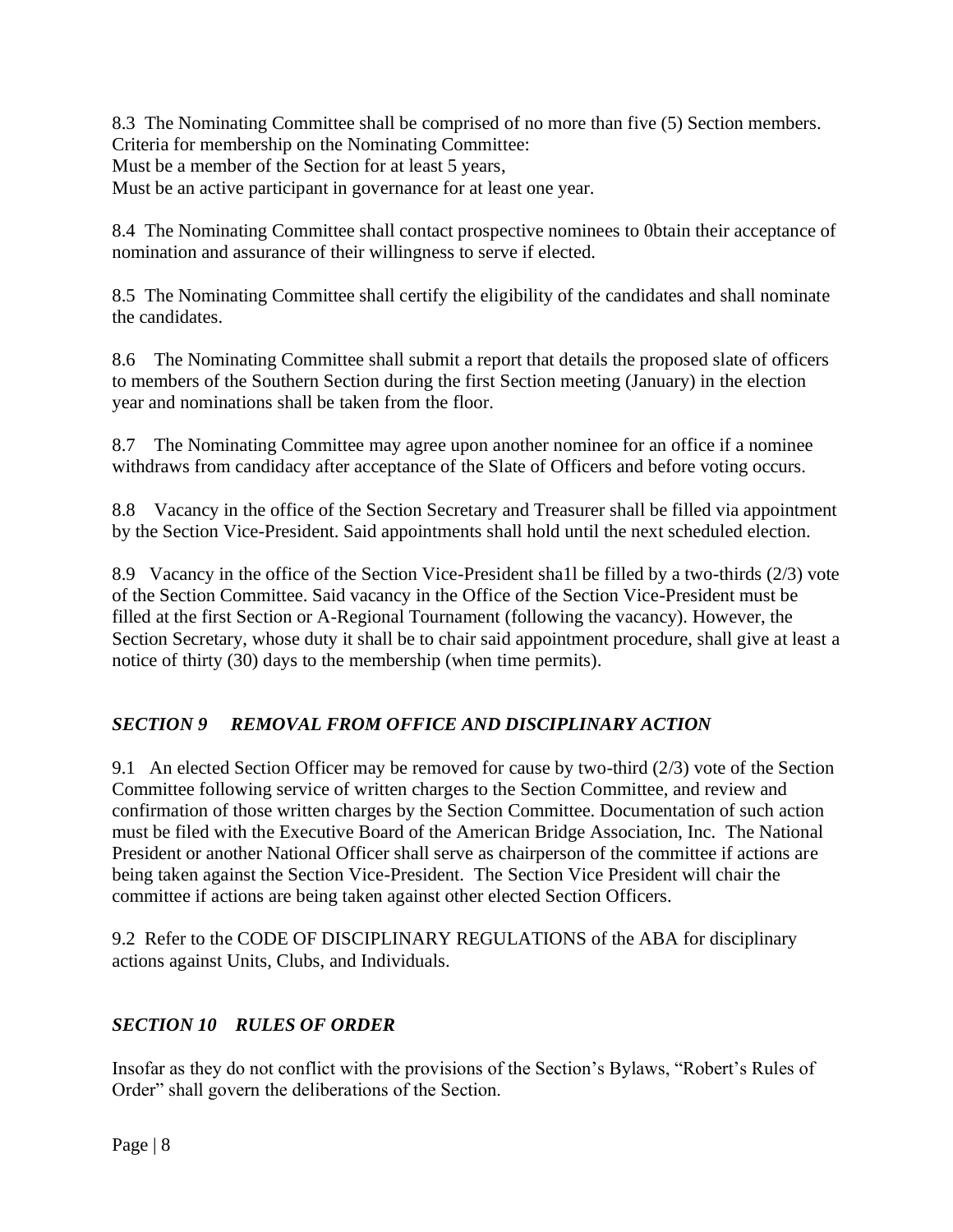#### **SECTION 11 AMENDMENT**

Amendments to these Bylaws may be made at any Section membership meeting by a two-third (2/3) vote of those present and voting, or in the event of an emergency by two-third (2/3) vote of the members of the Section Committee. Proposed amendments), must not be in conflict with the Constitution and guidelines of the ABA.

The recommended format for submitting amendments to the Bylaws shall include:

- 1. Current Bylaw Section (if applicable)
- 2. Recommended Change
- 3. Rationale

Date approved by Membership: January 17, 2017

Gwendolyn Harris Middlebrooks, Chair Constitution and Bylaws Committee